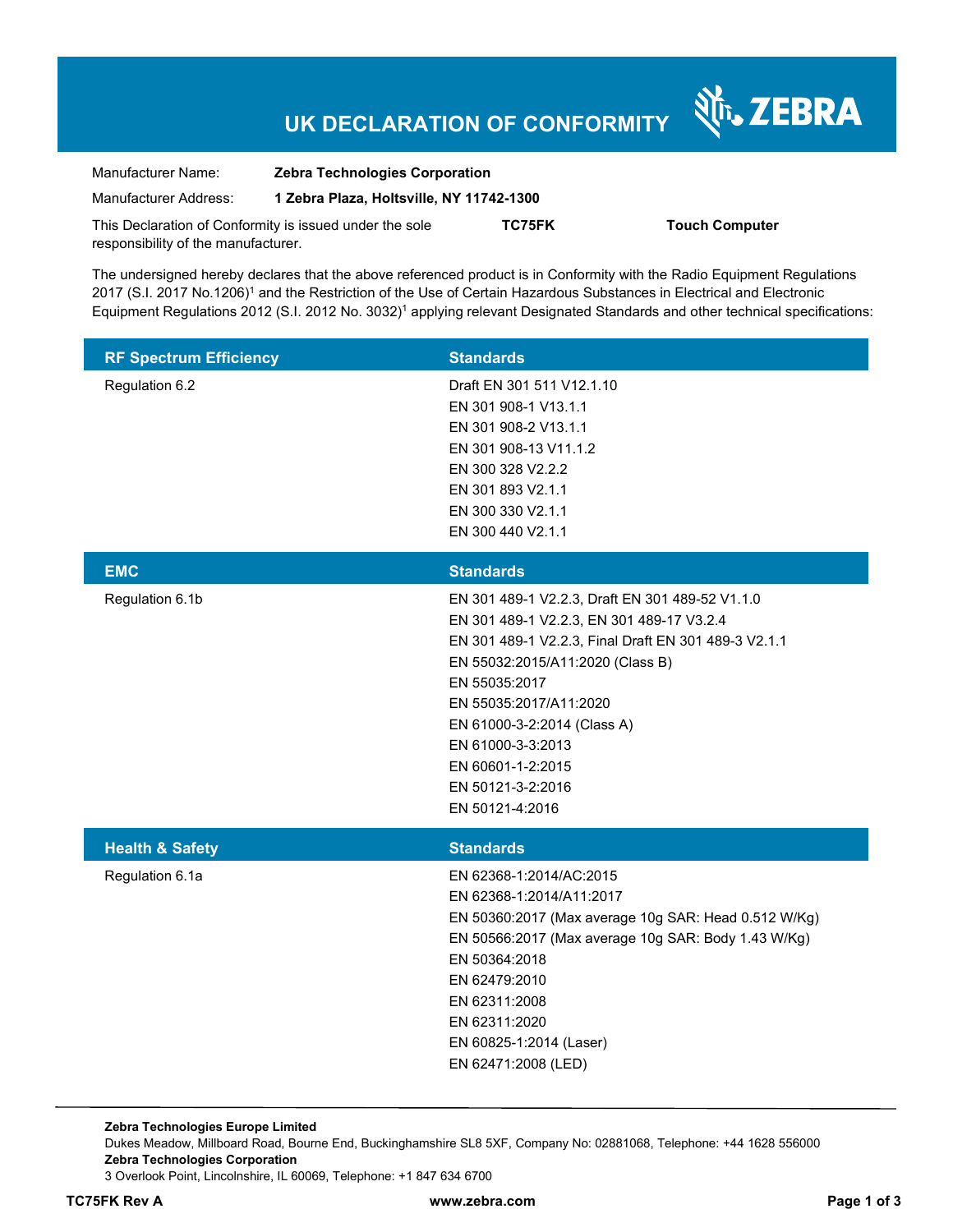# **UK DECLARATION OF CONFORMITY**



### **Environmental Standards**

Restriction of the Use of Certain Hazardous Substances in Electrical and Electronic Equipment Regulations

EN 50581:2012 EN IEC 63000:2018

With regard to the Radio Equipment Regulations 2017 (S.I. 2017 No.1206)<sup>1</sup>, the conformity assessment procedure referred to in regulation 41(4)(a) and detailed in Schedule 2 has been followed.

 $^{\rm 1}$  As amended by applicable EU withdrawal legislation implemented at the time of issuing this declaration

**Signed on behalf of Zebra Technologies Corporation** 

*(Signature of authorized person)* Marco Belli Rev: A Sr. Manager, Regulatory **Date: 30 March 2021** Place: Bourne End, UK